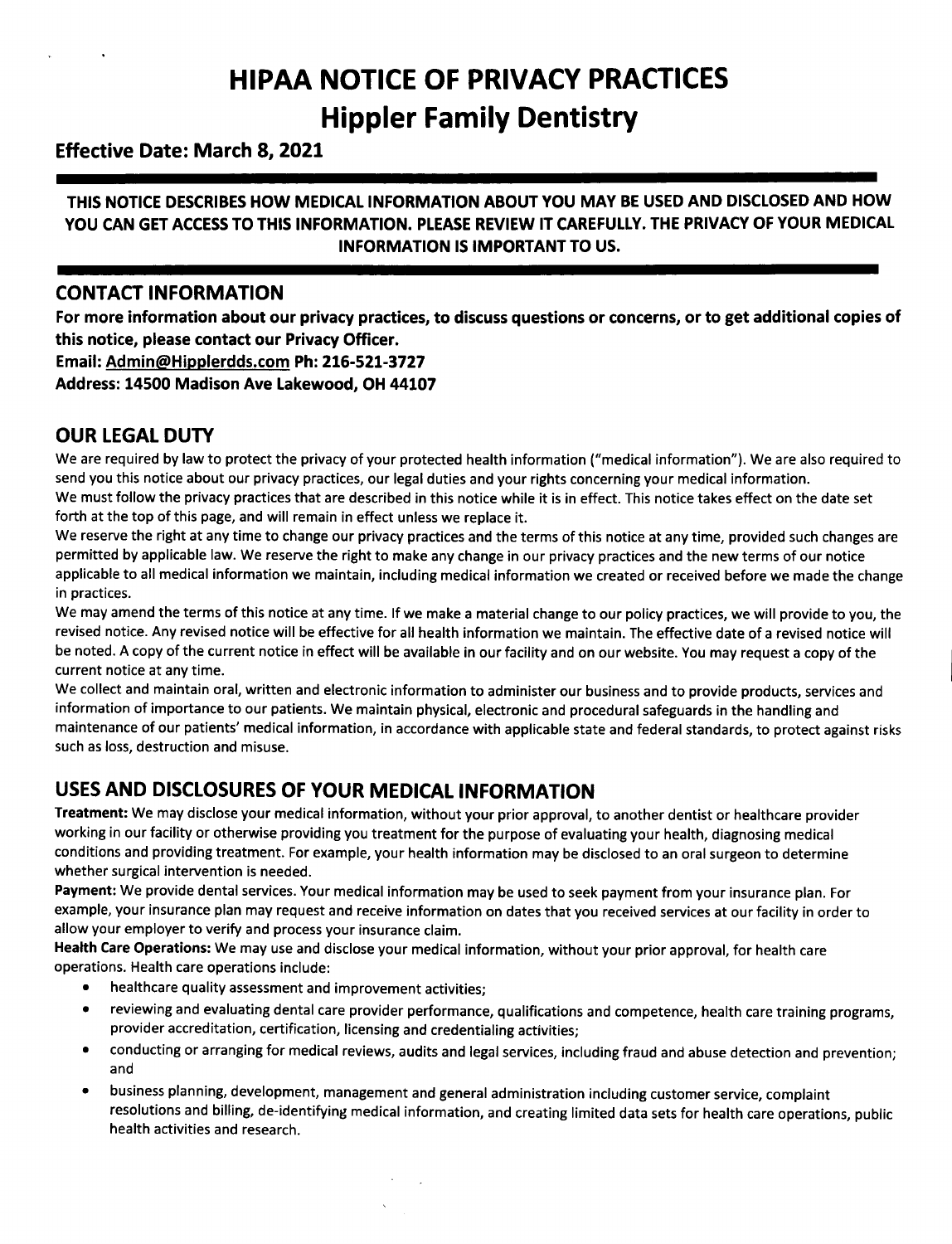We may disclose your medical information to another dental or medical provider or to your health plan subject to federal privacy protection laws, as long as the provider or plan has had a relationship with you and the medical information is for that provider's or health plan's care quality assessment and improvement activities, competence and qualification evaluation and review activities, or fraud and abuse detection and prevention.

Your Authorization: You (or your legal personal representative) may give us written authorization to use your medical information or to disclose it to anyone for any purpose. Once you give us authorization to release your medical information, we cannot guarantee that the person to whom the information is provided will not disclose that information. You may take back or "revoke" your written authorization at any time, except if we have already acted based on your authorization. Your revocation will not affect any use or disclosure permitted by your authorization while it was in effect. Unless you give us written authorization, we will not use or disclose your medical information for any purpose other than those described in this notice. We will obtain your authorization prior to using your medical information for marketing, fundraising purposes or for commercial use. Once authorize, you may opt out of these communications at any time.

Family, Friends and Others involved in your care or payment for care: We may disclose your medical information to a family member, friend or any other person you involve in your care or payment for your health care. We will disclose on the medical information that is relevant to the person's involvement.

We may use or disclose your name, location and general condition to notify, or to assist an appropriate public or private agency to locate and notify, a person responsible for your care in appropriate situations, such as a medical emergency or during disaster relief efforts.

We will provide you with an opportunity to object to these disclosures, unless you are not present or are incapacitated or it is an emergency or disaster relief situation. In those situations, we will use our professional judgment to determine whether disclosing your medical information is in your best interest under the circumstances.

Health-Related Products and Services: We may use your medical information to communicate with you about health-related products, benefits, services, payment for those products and services and treatment alternatives.

Reminders: We may use or disclose medical information to send you reminders about your dental care, such as appointment reminders via US Mail, email and telephone. By providing your email address to us, you agree that you may receive reminders and breach notifications via email as a possible alternative to US Mail. It is the policy of our office to leave a message on any voicemail or answering machine that may be attached to a number that you provide (home, cell or work). If you prefer that we NOT leave a message to confirm treatment or your appointments, please let a staff member know.

Plan Sponsors: If your dental insurance coverage is through an employer's sponsored group dental plan, we may share summary health information with the plan sponsor.

Public Health and Benefit Activities: We may use and disclose your medical information, without your permission, when required by law and when authorized by law for the following kinds of public health and public benefit activities;

- for public health, including to report disease and vital statistics, child abuse, adult abuse, neglect or domestic violence;
- to avert a serious an imminent threat to health or safety;
- for health care oversight, such as activities of state insurance commissioners, licensing and peer review authorities and fraud prevention agencies;
- for research;
- in response to court and administrative orders and other lawful process;
- to law enforcement officials with regard to crime victims and criminal activities;
- to coroners, medical examiners, funeral directors and organ procurement organizations;
- to the military, to federal officials for lawful intelligence, counterintelligence, and national security activities, and to correctional institutions and law enforcement regarding persons in lawful custody; and
- as authorized by state worker's compensation laws.

If a use or disclosure of health information described above in this notice is prohibited or materially limited by other laws that apply to us, it is our intent to meet the requirements of the more stringent law.

Business Associates: We may disclose your medical information to our business associates that perform functions on our behalf or provide us with services if the information is necessary for such functions or services. Our business associates are required, under contract with us, to protect the privacy of your information and are not allowed to use or disclose any information other than as specified in our contract.

Data Breach Notification Purposes: We may use your contact information to provide legally-required notices of unauthorized acquisition, access or disclosure of your health information.

Additional Restrictions on use and disclosure: Certain federal and state laws may require special privacy protections that restrict the use and disclosure of certain health information, including highly confidential information about you. "Highly Confidential Information" may include confidential information under Federal laws governing alcohol and drug abuse information and genetic information as well as state laws that often protect the following types of information:

1) HIV/AIDS;